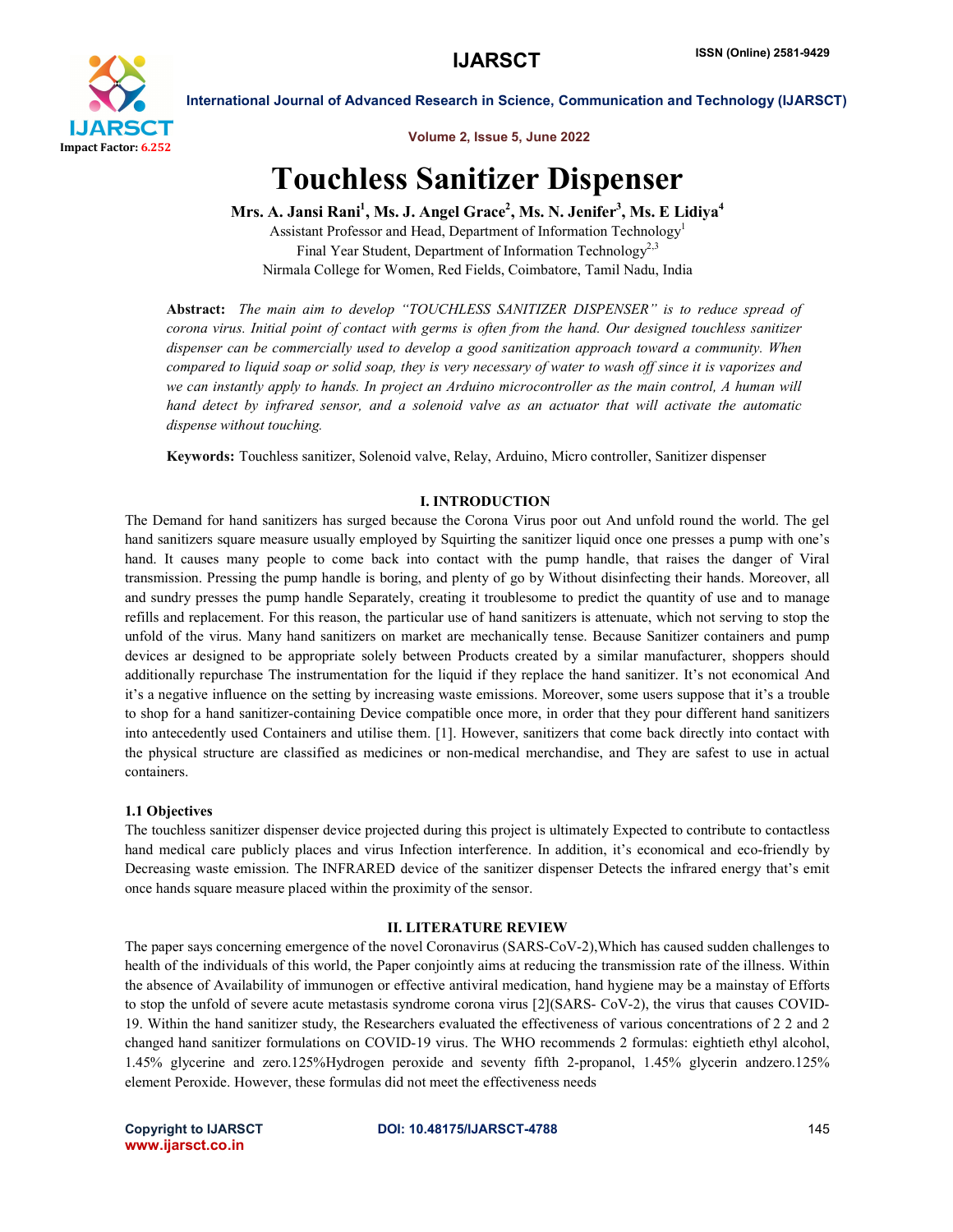

### Volume 2, Issue 5, June 2022

Of European Norm 1500. So, the changed versions utilized in this study was.[2] 80%Ethanol,0.725% glycerine and zero.125%hydrogen peroxide and. Seventy fifth 2-propanol,0.725% glycerine and zero.125% peroxide. It's been found that WHO Formulation had plague reduction issue of >= three.8, whereas the changed versions Had a discount issue of >= five.9. This paper showed the effectiveness of the Alcohol-based hand sanitizers, that reduced infection rates by walloping half-hour. The paper conjointly explains concerning the virus structure and the way it's totally different from thatOf the microorganism structure, which suggests that virus has single stranded or double Stranded polymer ordeoxyribonucleic acid encapsulated in 'capsid' and virus will replicate solely in Presence of a number and delineate as 'living entities'. The paper conjointly offers Complete comparison between hand sanitizers and soap, foam vs gel and it says That high concentration of alcohol will cut back the number of virus particle giftIn the hand and therefore proves the effectiveness of alcohol-based hand sanitizer.

# III. HARDWARE SOFTWARE REQUIREMENTS

# 3.1 Hardware Requirements

- ARDUINO UNO
- IR SENSOR
- SOLENOID VALVE
- POWER SUPPLY
- LED

# 3.2 Software Requirements

ARDUINO IDE

# 3.3 Arduino Uno

Arduino could be a paradigm platform (open-source) supported associate degree easy-to-use Hardware and software package. It consists of a printed circuit, which might be programmed (referred to as a microcontroller) and a readymade software package referred to as Arduino IDE(Integrated Development Environment), that is employed to jot down and transfer the Computer code to the physical board

The key features are:

- Arduino boards are able to read analog or digital input signals from different sensors and turn it into an output such as activating a motor, turning LED on/off, connect to the cloud and many other actions.
- User can control your board functions by sending a set of instructions to the microcontroller on the board via Arduino IDE (referred to as uploading software).
- Unlike most previous programmable circuit boards, Arduino does not need an extra piece of hardware (called a programmer) in order to load a new code onto the board where the user can simply and use a USB cable.
- Additionally, the Arduino IDE uses a simplified version of C++, making it easier to learn to program.
- Finally, Arduino provides a standard form factor that breaks the functions of the micro-controller into a more accessible package.

# 3.4 Adjustable IR Sensor

The E18-D80NK digital proximity device uses associate infrared semiconductor diode and Receiver to see the presence of associate object inside a particular distance. These Make nice obstacle detectors and might even be used as associate optical gate or in Positioning applications were stopping at bound distance is required. Mounting. This device is kind of simple – it's a long-threaded body giving a substantial Adjustment. [3]The device outputs an easy digital signal. The output is HIGH byDefault – however once associate object is detected it's force LOW. The detection distanceIs adjustable between 3-80cm employing a tiny multi flip potentiometer on the highest of the device Additionally to the digital output, there's conjointly alittle semiconductor diode on theBack of the device that illuminates once associate object is detected.To use this device, connect the Brown wire to 5VDC, Blue to Ground, andA 10K Ohm resistance between Brown and Black. The Black wire can currently sit at5VDC unless associate object is within the detection vary.

www.ijarsct.co.in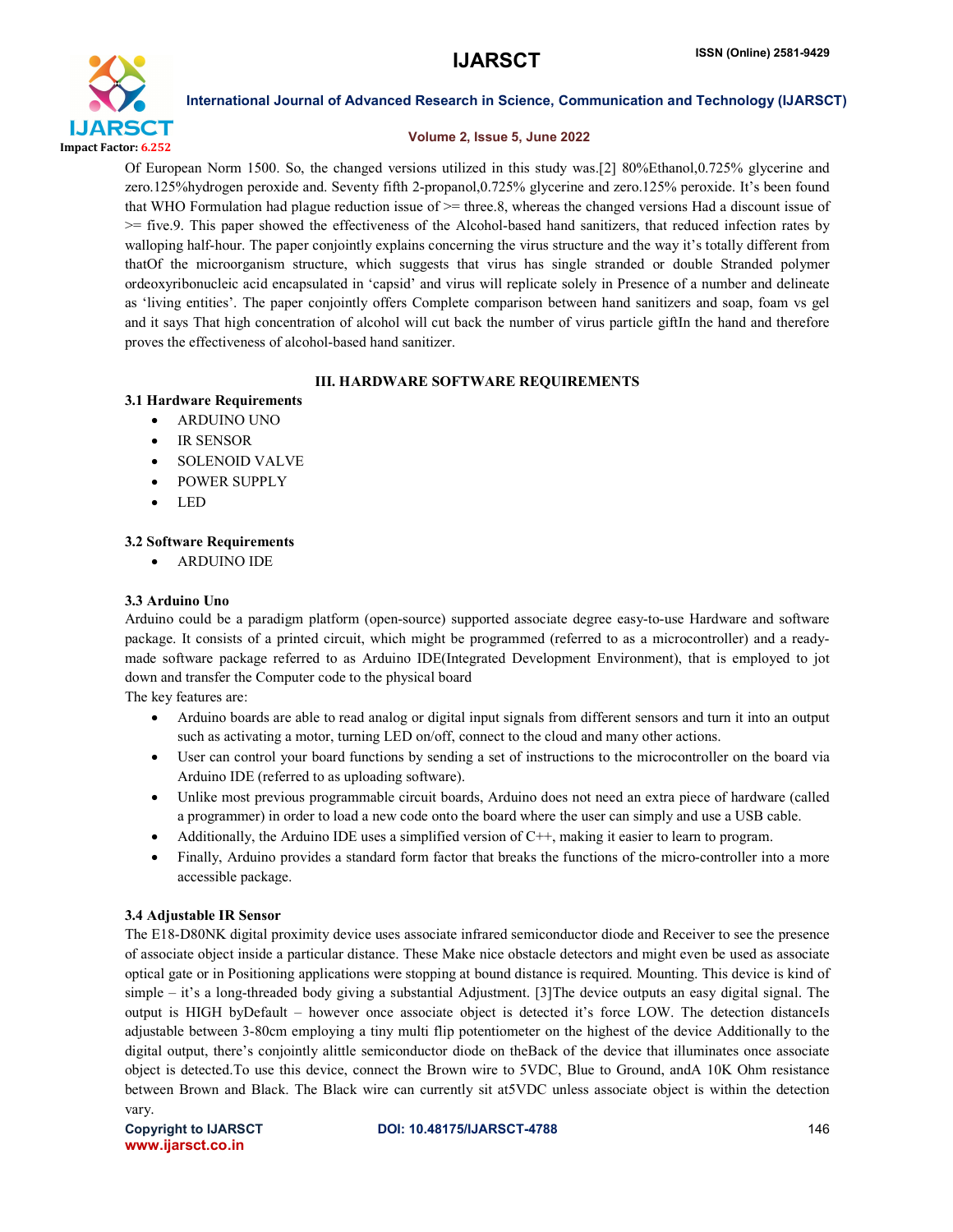# **IJARSCT**



International Journal of Advanced Research in Science, Communication and Technology (IJARSCT)

#### Volume 2, Issue 5, June 2022



Fig:1

#### Specification of IR Sensor

- Power Supply: 5VDC
- Supply current  $DC < 25mA$
- Maximum load current 100mA (Open-collector NPN pulldown output)
- Response time <2ms
- Diameter: 17MM
- Pointing angle:  $\leq 15^\circ$ , effective from 3-80CM Adjustable
- Detection of objects: transparent or opaque
- Detection of objects: transparent or opaque<br>• Working environment temperature: -25°C+55°C
- Case Material: Plastic
- Lead Length: 22CM

#### Power Supply

The AC voltage, generally 220V rms, is connected to a electrical device, which Steps that ac voltage right down to the extent of the required dc output. A diode rectifier Then provides a full-wave corrected voltage that's at first filtered by an easy Capacitor filter to supply a dc voltage. This ensuing dc voltage sometimes has some Ripple or ac voltage variation. A regulator circuit removes the ripples and conjointly remains a similar dc price Even if the input dc voltage extent of the required dc output. A diode rectifier Then provides a full-wave corrected voltage that's at first filtered by<br>an easy Capacitor filter to supply a dc voltage. This ensuing dc voltage sometimes has some Ripple mistreatment one in all the popular Voltage regulator IC units.

#### Solenoid Valve

A coil valve, otherwise called associate electrically-operated valve is associate Automatic valve that serves the aim of removing the necessity for associate engineer to operate a valve manually.[3]Solenoids operate victimization associate magnetic force coil coil to alter the



DOI: 10.48175/IJARSCT-4788

Copyright to IJARSCT www.ijarsct.co.in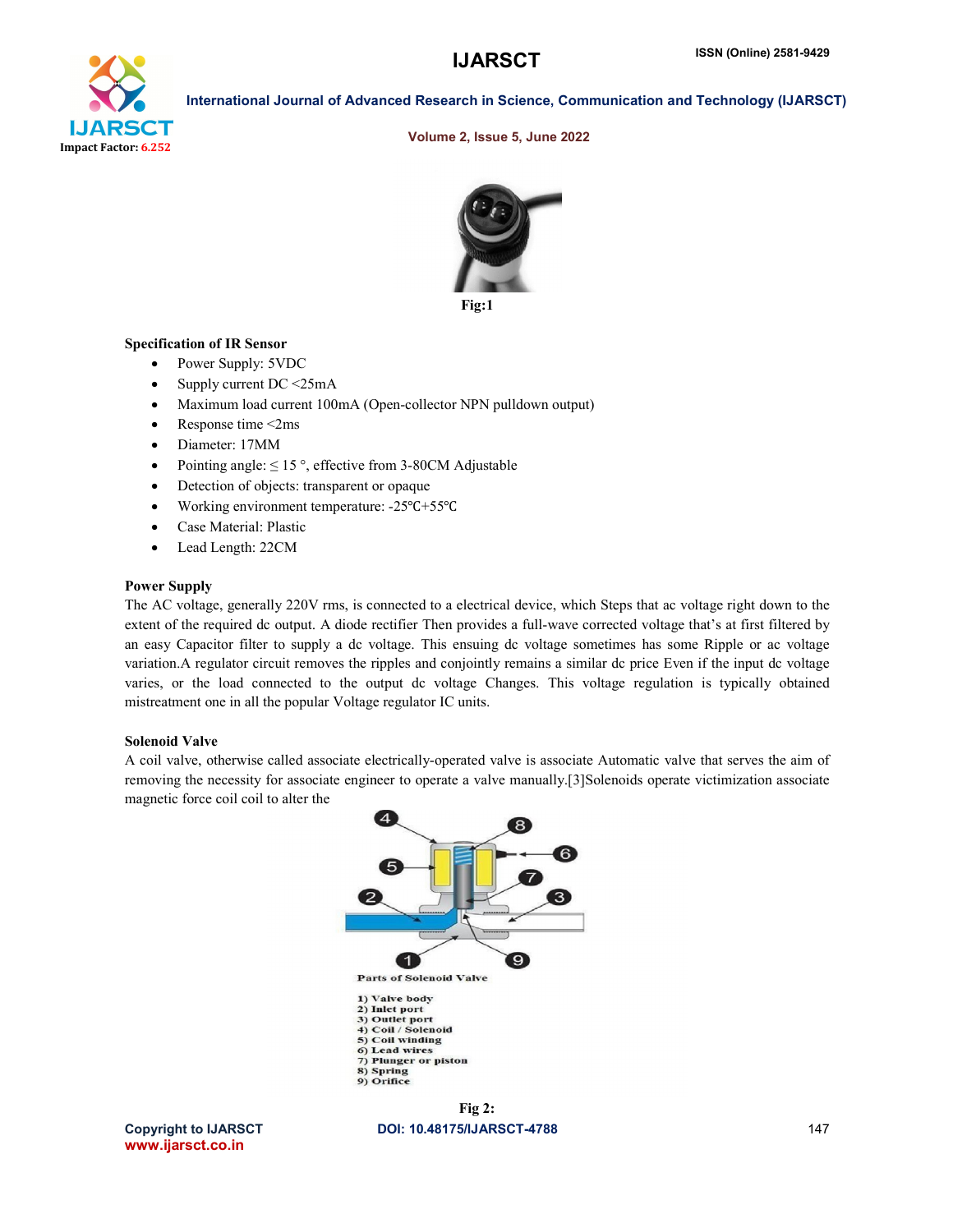

# Volume 2, Issue 5, June 2022

State of a valve from hospitable closed, or vice-versa. If the coil valve is ''normally closed', once the coil is energized, the valve gets raised open by the Electromagnetic force created by the coil. Forced-lift valves area unit employed in high applications wherever neither of the on top of valve sorts will subsume the higher-pressure processes like forty BarPlus. This valve uses a way larger and better power coil to open or shut and The seat of the valve is directly connected to the lowest of the piston/plunger Assembly eliminating the necessity for a diaphragm.

# Relay

A relay is an electrical switch that opens and closes under the control of another electrical circuit. It was invented by Josehp Henry in 1835. Because a relay is able to control an output circuit of higher power than the input circuit, it can be considered to be, in a broad sense, a form of an electrical amplifier



If the coil is energized with DC, a diodeis frequently installed across the coil, to dissipate the energy from the collapsing magnetic field at deactivation, which would otherwise generate a spike of voltage and might cause damage to circuit components. Some automotive relays already include that diode inside the relay case [4].

Relays are usually SPDT or DPDT but they can have many more sets of switch contacts, for example relays with 4 sets of changeover contacts are readily available. Most relays are designed for PCB mounting but you can solder wires directly to the pins providing you take care to avoid melting the plastic case of the relay. The animated picture shows a working relay with its coil and switch contacts. You can see a lever on the left being attracted by magnetism when the coil is switched on. This lever moves the switch contacts. There is one set of contacts (SPDT) in the foreground and another behind them, making the relay DPDT.

# CIRCUIT DIAGRAM

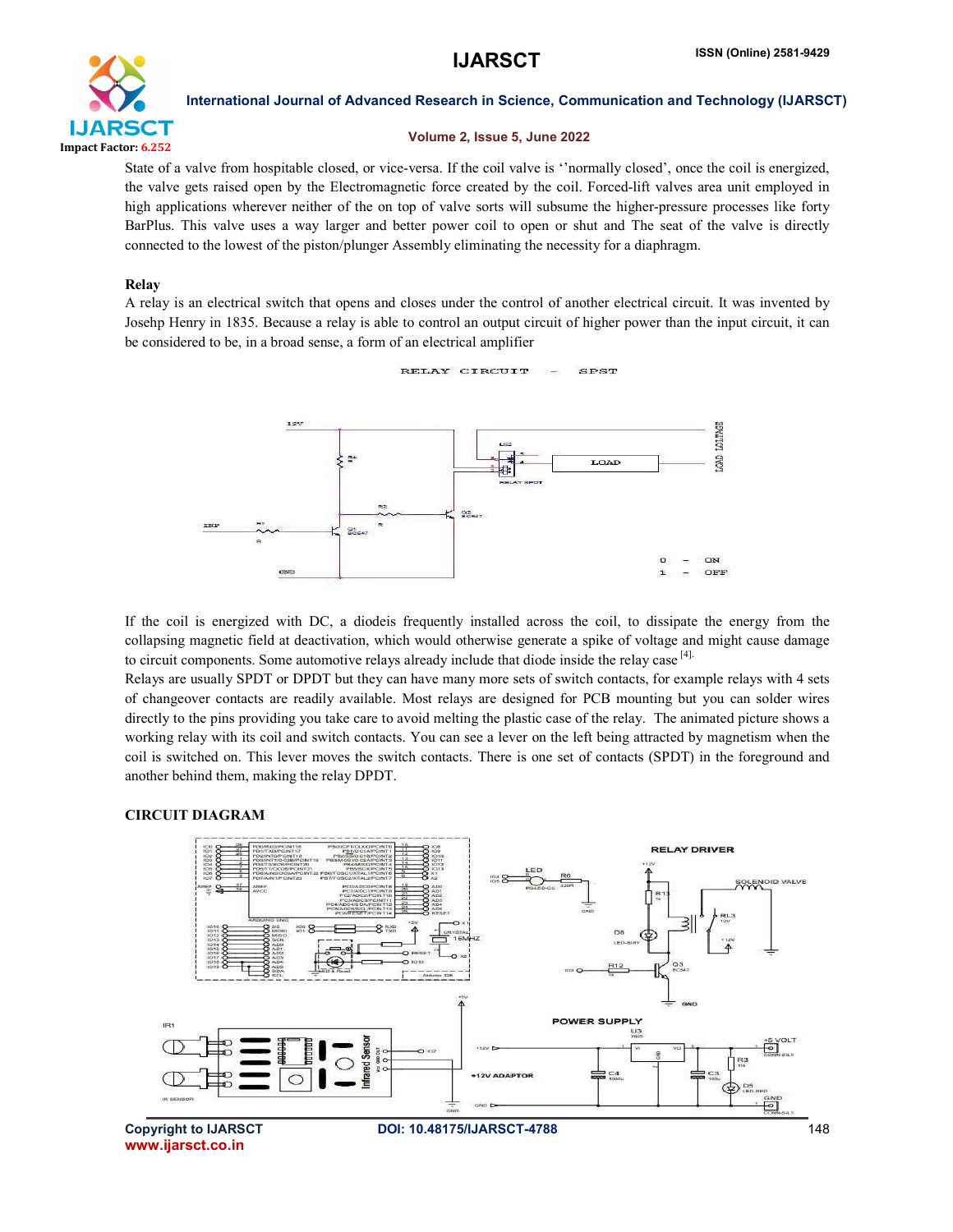

#### Volume 2, Issue 5, June 2022

#### III. RESULTS AND DISCUSSION

The success rate of the Touchless Sanitizer Dispenser tool is in the form of testing. In the above project, Arduino is used as a Microcontroller for calculating the distance between the sensor and the hand placed below it. If the distance is within 5cm to 7cm, then the Solenoid value run for 100ms through a relay and pump out few ml of liquid alcohol based hand sanitizer and also senses the distance for every 1000ms (1 Second). Components like Solenoid valve, Relay, Arduino microcontroller were tested. Testing is done by testing the Infrared Sensor by placing hands at a certain distance, namely 2cm, 5cm, and 7 cm. The test was carried out by10 people with 10 detections for each person and the distance between the hands and the sensor.

| <b>NO OF PERSON</b> | THE SUCCESS RATE FOR SANITIZER DISPENSER |         |          |
|---------------------|------------------------------------------|---------|----------|
|                     | 7CM                                      | 5CM     | 2CM      |
| PERSON 1            | $100\%$                                  | $100\%$ | $\theta$ |
| PERSON <sub>2</sub> | 100%                                     | $100\%$ | $\theta$ |
| PERSON 3            | $100\%$                                  | $100\%$ | $\theta$ |
| PERSON 4            | $100\%$                                  | 99%     | $\theta$ |
| PERSON 5            | $100\%$                                  | 100%    | $\theta$ |
| PERSON <sub>6</sub> | $100\%$                                  | 100%    | $\theta$ |
| PERSON <sub>7</sub> | $100\%$                                  | 100%    | $\theta$ |
| PERSON 8            | $100\%$                                  | 99%     | $\theta$ |
| PERSON 9            | 100%                                     | 100%    | $\theta$ |
| PERSON 10           | $100\%$                                  | 100%    | $\theta$ |
|                     |                                          |         |          |

#### THE SUCCESS RATE FOR SANITIZER DISPENER

Based on Table, it shows that the Touchless Sanitizer Dispenser sensor willworkproperly when the hand is at a distance of 7 cm. The successful discharge rate of hand sanitizer reaches 100%. The success rate of Touchless Sanitizer Dispenser with a hand distance of 5 cm from the sensor reaches 99%. When the hand reaches the sensor of 2cm distance, there are chances for the Touchless Sanitizer Dispenser to not work.

### IV. CONCLUSION

The automatic sanitizers dispenser usually operates by squirting sanitizer liquid when one presses a pump with one's hand. Some hand sanitizers on the market are automatically pumped. However, sanitizer containers and pump devices are designed to be compatible only between products produced by the same manufacturer.

To address this problem, designed an automatic sanitizer dispenser that is compatible with various containers. With the proposed device, it is possible to avoid many people coming into contact with the pump handle, thus preventing fomite viral transmission and making the use of hand sanitizer much more convenient. Moreover, the system squirts a certain amount of hand sanitizer at all times, making it easy to manage refills and replacement. Furthermore, it can operate compatibly with various designs of sanitizer containers, so consumers do not need repurchase a container for the liquid if they replace the hand sanitizer. Thus, it is economical and eco-friendly by decreasing waste emissions. The automatic sanitizer dispenser device proposed by this paper is ultimately expected to contribute to contactless hand disinfection in public places and virus infection prevention.

### **REFERENCES**

- [1]. AUTOMATIC HAND SANITIZERhttps://www.iceeet.com/automatic-handsanitizer-dispenser/
- [2]. Review on Automatic Sanitizer Dispensing Machine IJERT https://www.ijert.org/review-on-automaticsanitizer-dispensing-machine
- [3]. Infrared Proximity Switch E18-D80NK BC Robotics https://bc-robotics.com/shop/infrared-proximityswitch-e18-d80nk/
- [4]. Solenoid Valves Introduction Wermac https://www.wermac.org/valves/valves\_solenoid.html
- [5]. Relay controller Dreamstime.com https://www.dreamstime.com/
- [6]. Embedded system https://en.wikibooks.org/wiki/Embedded\_Systems/C\_Programming.

```
www.ijarsct.co.in
```